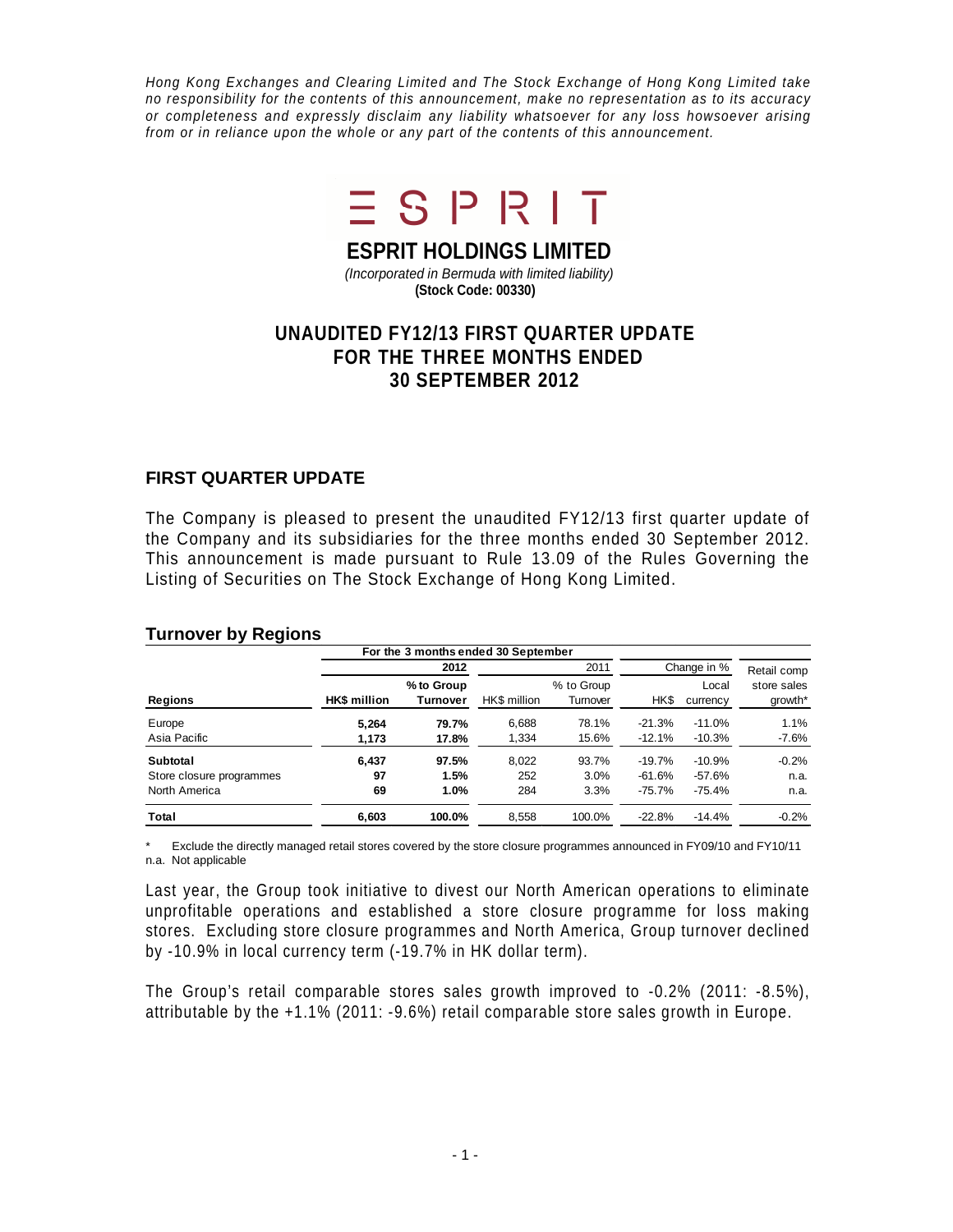## **Turnover by Key Distribution Channels**

|                                  | For the 3 months ended 30 September |                 |              |            |            |             |  |
|----------------------------------|-------------------------------------|-----------------|--------------|------------|------------|-------------|--|
|                                  |                                     | 2012            |              | 2011       |            | Change in % |  |
|                                  |                                     | % to Group      |              | % to Group |            | Local       |  |
| <b>Key Distribution Channels</b> | HK\$ million                        | <b>Turnover</b> | HK\$ million | Turnover   | HK\$       | currency    |  |
| Retail <sup>#</sup>              | 3.468                               | 52.5%           | 4,331        | 50.6%      | $-19.9%$   | $-11.7%$    |  |
| Europe                           | 2,554                               | 38.7%           | 2,977        | 34.8%      | $-14.2%$   | $-2.9%$     |  |
| Asia Pacific                     | 817                                 | 12.3%           | 906          | 10.5%      | $-9.8%$    | $-9.0%$     |  |
| <b>Subtotal</b>                  | 3,371                               | 51.0%           | 3,883        | 45.3%      | $-13.2%$   | $-4.3%$     |  |
| Store closure programmes         | 97                                  | 1.5%            | 252          | 3.0%       | $-61.6%$   | $-57.6%$    |  |
| North America                    |                                     |                 | 196          | 2.3%       | $-100.0\%$ | $-100.0\%$  |  |
| Wholesale                        | 3,092                               | 46.8%           | 4,167        | 48.7%      | $-25.8%$   | $-17.1%$    |  |
| Europe                           | 2,702                               | 40.9%           | 3,703        | 43.3%      | $-27.0%$   | $-17.7%$    |  |
| Asia Pacific                     | 352                                 | 5.3%            | 418          | 4.9%       | $-15.8%$   | $-11.9%$    |  |
| North America                    | 38                                  | 0.6%            | 46           | 0.5%       | $-20.0%$   | -18.4%      |  |
| Licensing                        | 39                                  | 0.6%            | 49           | 0.6%       | $-19.2%$   | $-17.2%$    |  |
| <b>Others</b>                    | $\overline{\mathbf{4}}$             | 0.1%            | 11           | 0.1%       | $-62.4%$   | $-61.3%$    |  |
| Total                            | 6,603                               | 100.0%          | 8,558        | 100.0%     | $-22.8%$   | $-14.4%$    |  |

# Retail sales include sales from e-shop in countries where available

Excluding divestment of our North American operations and the store closure programmes, the Group retail turnover declined by -4.3% in local currency term (-13.2% in HK dollar term).

#### **Turnover by Product Divisions**

|                          | For the 3 months ended 30 September |                 |              |            |          |          |
|--------------------------|-------------------------------------|-----------------|--------------|------------|----------|----------|
|                          | 2011<br>2012                        |                 |              |            |          |          |
|                          |                                     | % to Group      |              | % to Group |          | Local    |
| <b>Product Divisions</b> | <b>HK\$</b> million                 | <b>Turnover</b> | HK\$ million | Turnover   | HK\$     | currency |
| women                    | 2,556                               | 38.7%           | 3,527        | 41.3%      | $-27.5%$ | $-19.9%$ |
| women casual             | 1.824                               | 27.6%           | 2.762        | 32.3%      | $-34.0%$ | $-27.0%$ |
| women collection         | 732                                 | 11.1%           | 765          | $9.0\%$    | $-4.4%$  | 5.9%     |
| men                      | 1.019                               | 15.4%           | 1.307        | 15.2%      | $-22.0%$ | $-14.4%$ |
| men casual               | 812                                 | 12.3%           | 1.065        | 12.4%      | $-23.8%$ | $-16.1%$ |
| men collection           | 207                                 | 3.1%            | 242          | 2.8%       | $-14.3%$ | $-6.8%$  |
| edc                      | 1.701                               | 25.8%           | 2.039        | 23.8%      | $-16.6%$ | $-7.3%$  |
| others*                  | 1,327                               | 20.1%           | 1,685        | 19.7%      | $-21.2%$ | $-11.8%$ |
| Total                    | 6.603                               | 100.0%          | 8,558        | 100.0%     | $-22.8%$ | -14.4%   |

\* Others include accessories, kids, shoes, bodywear, sports, de. corp, trend, salon, licensing income & licensed products like timewear, eyewear, jewellery, bed & bath, houseware, etc.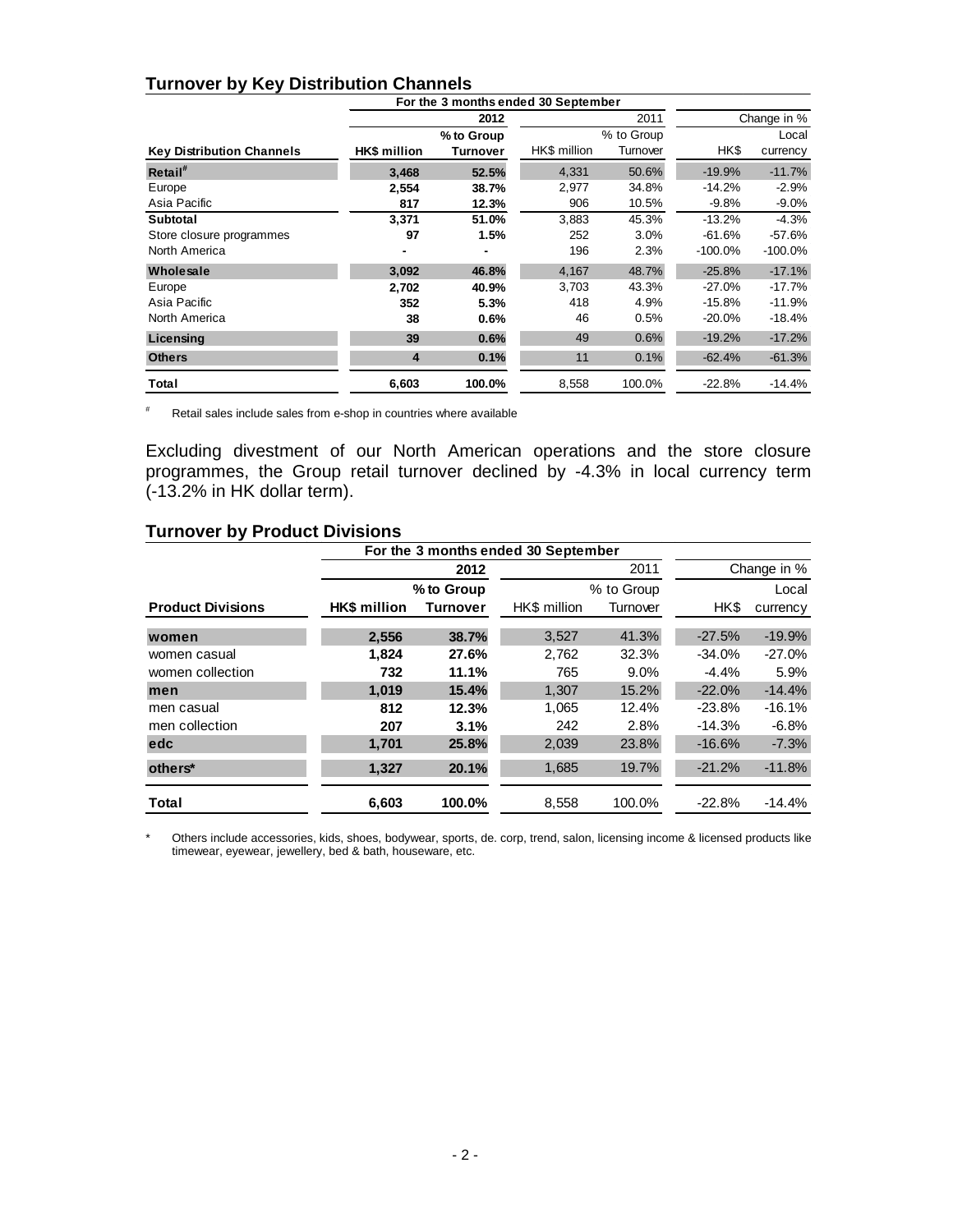# **Key Distribution Channels by Regions**

| As at 30 September 2012   | Retail        |                  |            |                 |               |  |  |  |  |  |  |
|---------------------------|---------------|------------------|------------|-----------------|---------------|--|--|--|--|--|--|
|                           |               | Comp stores**    |            |                 |               |  |  |  |  |  |  |
|                           | No. of        | <b>Net sales</b> | Net opened | Net change in   |               |  |  |  |  |  |  |
| Regions                   | <b>stores</b> | area $m2$        | stores*    | net sales area* | No. of stores |  |  |  |  |  |  |
| <b>Esprit</b>             |               |                  |            |                 |               |  |  |  |  |  |  |
| Europe                    | 364           | 225.287          | 6          | 1.5%            | 187           |  |  |  |  |  |  |
| Asia Pacific              | 643           | 115.963          | (25)       | $-0.3%$         | 244           |  |  |  |  |  |  |
| <b>Subtotal</b>           | 1,007         | 341.250          | (19)       | 0.9%            | 431           |  |  |  |  |  |  |
| Store closure programmes^ | 29            | 16,869           | (11)       | $-27.0%$        | n.a.          |  |  |  |  |  |  |
| Total                     | 1.036         | 358.119          | (30)       | $-0.9%$         | 431           |  |  |  |  |  |  |

\* Net change from 30 June 2012

\*\* All e-shops within Europe are shown as 1 comparable store in Europe

<sup>^</sup> 1 out of the 33 stores included under the store closure programme FY09/10 and 10 out of the 80 stores included under the store closure programme FY10/11 were closed during the three months ended 30 September 2012

n.a. Not applicable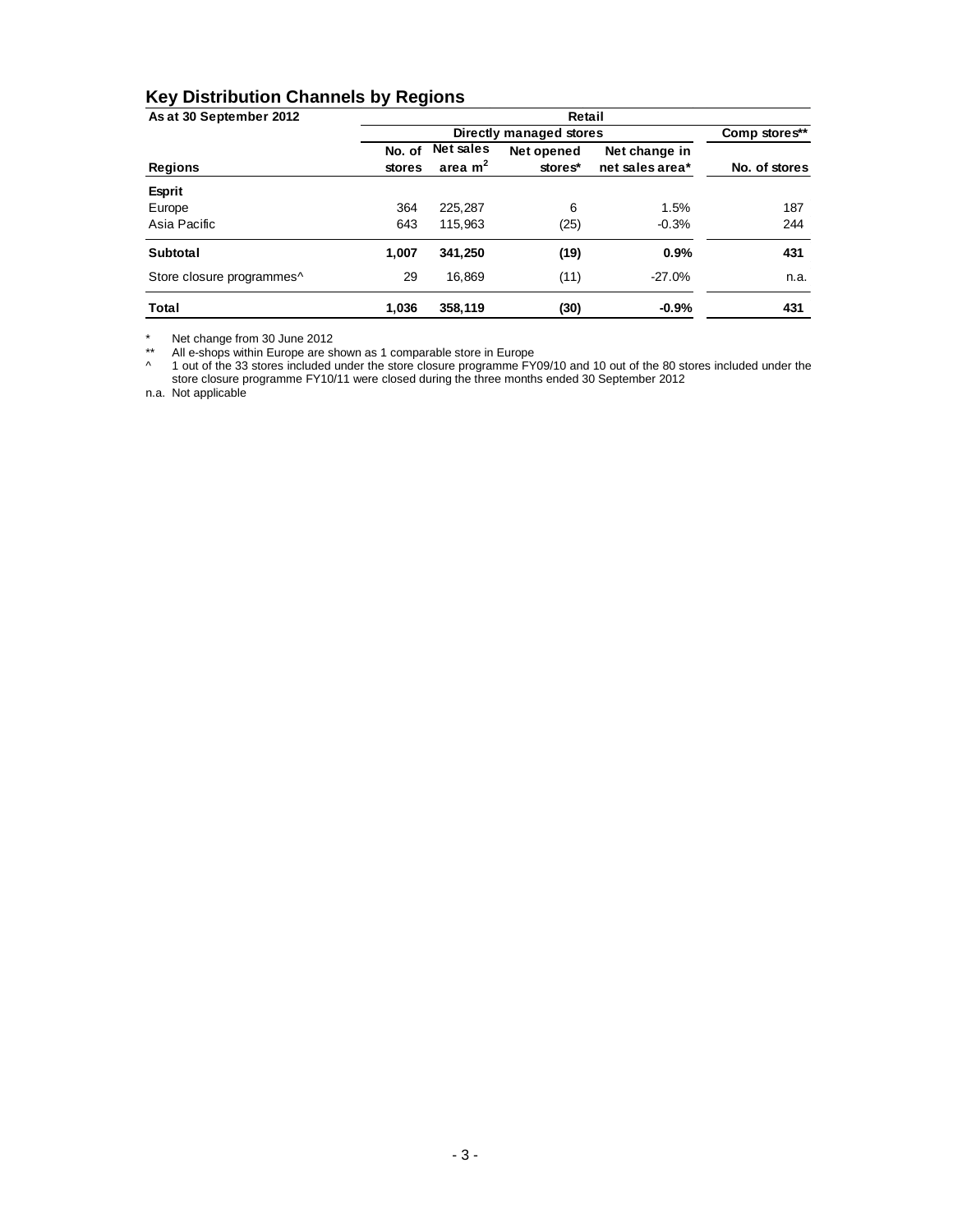## **Key Distribution Channels by Regions (continued)**

| As at 30 September 2012 |        | Wholesale (controlled space only) |                      |               |                |                     |                    |                         |        |                     |                      |           |        |                     |            |               |
|-------------------------|--------|-----------------------------------|----------------------|---------------|----------------|---------------------|--------------------|-------------------------|--------|---------------------|----------------------|-----------|--------|---------------------|------------|---------------|
|                         |        | <b>Franchise stores</b>           |                      |               | Shop-in-stores |                     |                    | <b>Identity corners</b> |        |                     | Total                |           |        |                     |            |               |
|                         |        |                                   |                      | Net change in |                |                     |                    | Net change in           |        |                     | Net change in        |           |        |                     |            | Net change in |
|                         | No. of |                                   | Net sales Net opened | net sales     | No. of         |                     | Netsales Netopened | net sales               | No. of |                     | Net sales Net opened | net sales | No. of | Net sales           | Net opened | net sales     |
| Regions                 | stores | area m <sup>2</sup>               | stores*              | area*         | stores         | area m <sup>2</sup> | stores*            | area*                   | stores | area m <sup>2</sup> | stores*              | area*     | stores | area m <sup>2</sup> | stores*    | area*         |
| Esprit                  |        |                                   |                      |               |                |                     |                    |                         |        |                     |                      |           |        |                     |            |               |
| Europe                  | ,009   | 254,542                           | (24)                 | $-2.4%$       | 4,554          | 172.413             | (79)               | $-2.5%$                 | 3,860  | 83,240              | (207)                | $-5.7%$   | 9.423  | 510.195             | (310)      | $-3.0%$       |
| Asia Pacific            | 927    | 118,099                           | (55)                 | $-5.4%$       | 100            | 2,456               | (11)               | $-13.9%$                |        |                     |                      |           | .027   | 120,555             | (66)       | $-5.6%$       |
| Total                   | 1,936  | 372.641                           | (79)                 | $-3.4%$       | 4,654          | 174.869             | (90)               | $-2.7%$                 | 3,860  | 83,240              | (207)                | $-5.7%$   | 10.450 | 630.750             | (376)      | $-3.5%$       |

\* Net change from 30 June 2012